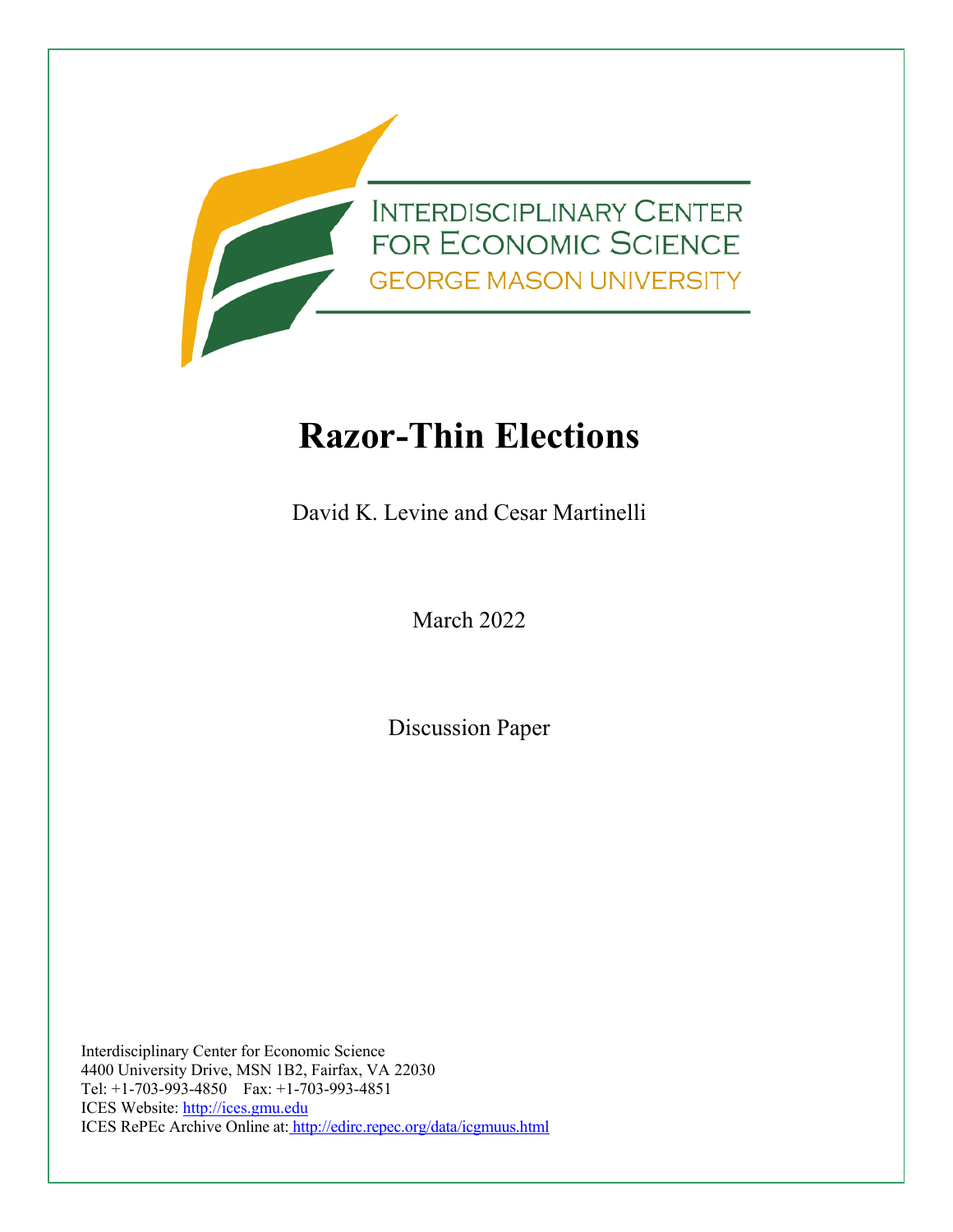# Razor-Thin Elections

David K. Levine<sup>1</sup>, Cesar Martinelli<sup>2</sup>

## Abstract

We model head-to-head elections as a competition between incentive schemes to turn out voters. We show that elections are either heavily contested, and decided by thin margins, or safe, meaning that voters in one of the two sides effectively give in, possibly leading to a landslide in favor of the larger side. In equilibrium, as the quality of polling improves, contested elections with razor-thin margins become prevalent.

*Preprint submitted to — March 9, 2022*

*Email addresses:* david@dklevine.com (David K. Levine), cmarti33@gmu.edu (Cesar Martinelli)

<sup>1</sup>Department of Economics, EUI and WUSTL

<sup>2</sup>Department of Economics, George Mason University.

*Acknowledgements:* We would like to thank Andrea Mattozzi. We gratefully acknowledge support from the MIUR PRIN 2017 n. 2017H5KPLL 01.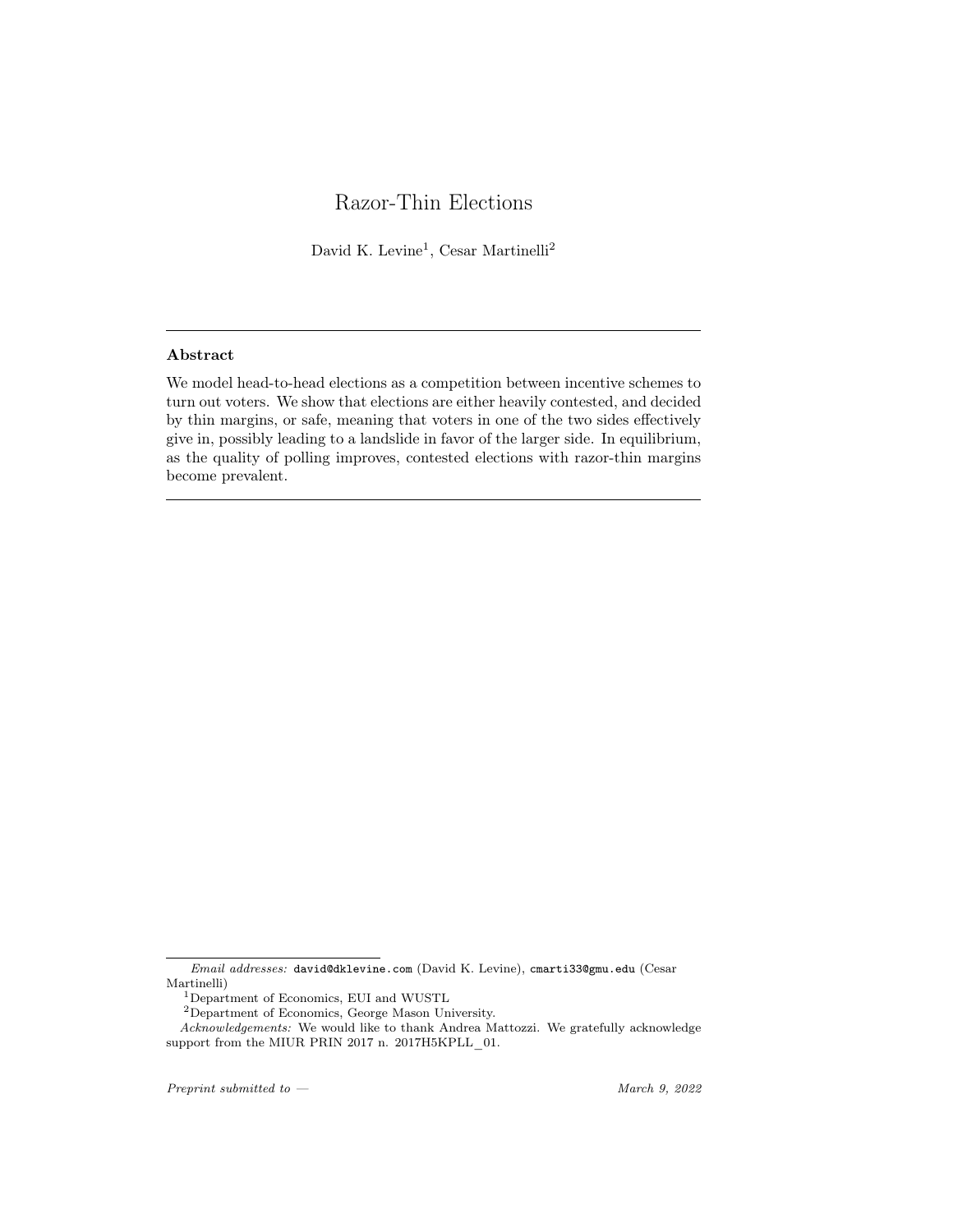#### 1. Introduction

Head-to-head mass elections decided by a few thousand voters are frequent enough as to raise the question of whether they are the deliberate result of political parties' choices. For instance, in the last two presidential runoff elections in Peru, in 2016 and 2021, the margin between the two candidates was 41,057 and 44,263 voters, respectively, out of 17.1 and 17.6 million valid votes.<sup>3</sup> In 2016, preelection polls reported close to a tie throughout the campaign.<sup>4</sup> In 2021, however, the first preelection polls initially 41.5% to Castillo and 21.5% to Fujimori. During the following two months, up to the election, the voting intention for Castillo hovered around 41% while the voting intention for Fujimori, remarkably, crawled to tie that of Castillo, who ended up winning the election.<sup>5</sup> To give an idea of how close this margin is, if voters were drawn independently with a chance of 49*.*8% or less of voting for the less popular candidate, the chances of a margin this thin are less than one in one hundred thousand.<sup>6</sup>

Razor-thin margins have occurred with some frequency elsewhere, including, albeit under a different electoral system (the electoral college) several states of the US in the 2021 presidential election. The bottom line is we find it hard to see how such close outcomes could occur unless the parties intentionally try to arrange that the election be close.

Why would a political party prefer a close election to turning out a few extra voters at minimal cost to win the election? We provide an answer by explicitly modeling elections as competition between incentive schemes. There are two ways to turn out voters: one is through costly monitoring and peer pressure, as discussed in Levine and Mattozzi (2020). Alternatively voters may turn out because they are pivotal, as in Palfrey and Rosenthal (1985).<sup>7</sup> Our central contention is that these are substitutes. While turning out a few extra voters may guarantee a win it also assures that voters are not pivotal and increases costs substantially by requiring costly monitoring and peer pressure: hence depending on circumstances in a way which we elucidate—a close election may be preferable.

<sup>3</sup>The official tally is available at https://www.onpe.gob.pe/elecciones/historico-elecciones/  $^4{\rm See}$ e.g. https://www.ipsos.com/es-pe/opinion-data-29-de-mayo-de-2016

 ${\rm ^5IEP}$  Informes de Opinión, https://iep.org.pe/noticias/informes-de-opinion/

<sup>6</sup>To a good approximation with independent probabilities *p* near 50% the standard error of the percent turnout is approximately  $(1/2)/\sqrt{N} \approx .01\%$ . The observed vote for the less popular candidate was 49.874% of valid turnout. Hence any mean below 49*.*8% is more than 4.5 standard deviations from 49*.*874% and the chances of observing a normal more than 4*.*5 standard deviations from the mean are less than 1 in 100*,* 000.

<sup>&</sup>lt;sup>7</sup>There is a large literature in economics and political science that we will not attempt to summarize in here. It is common in this literature to contrast peer pressure and other social motivations to strategic voter motives as explanation of turnout; see e.g. Blais (2000). In our model, both peer pressure and strategic voter motivations are possible.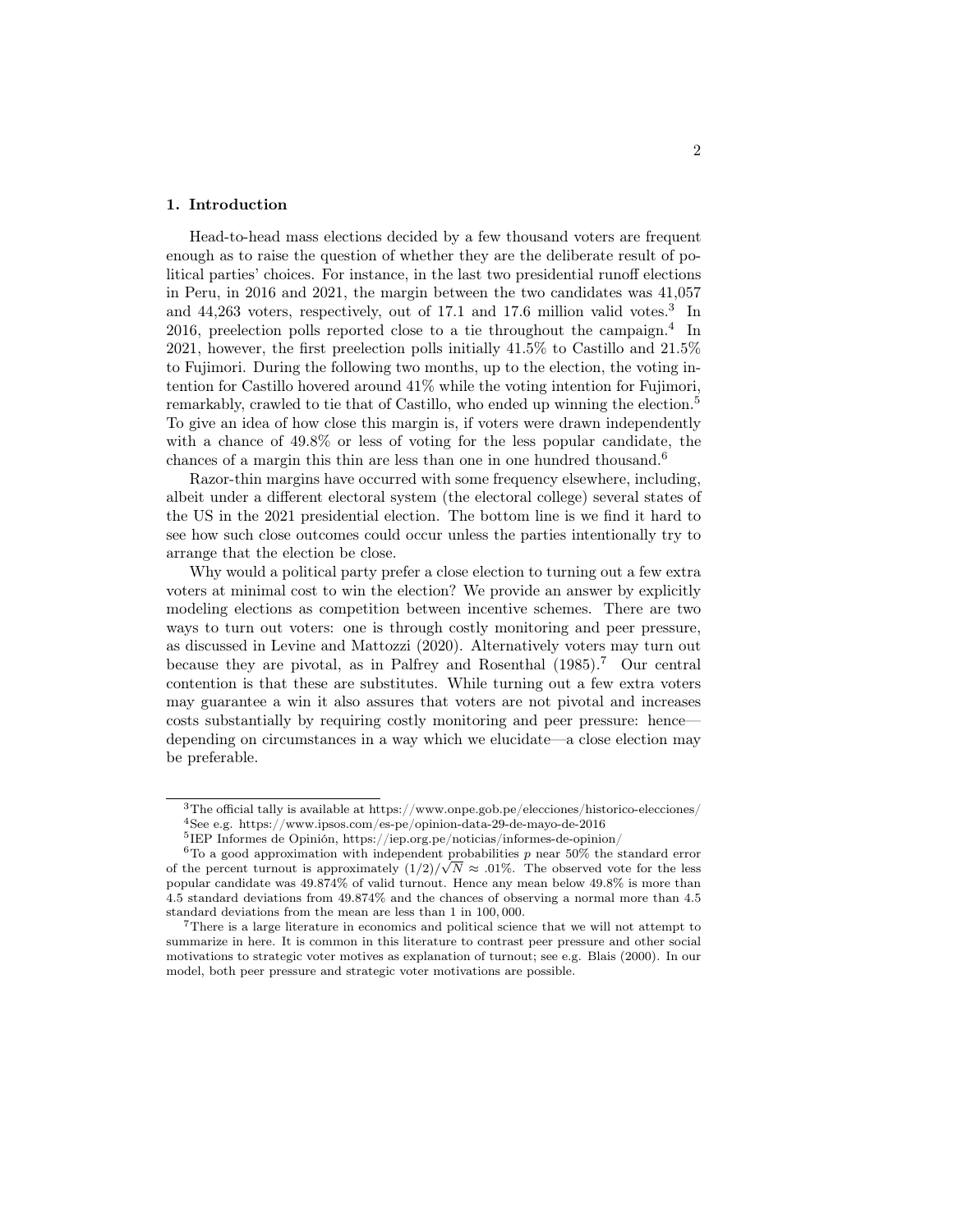#### 2. The Model

Voters are divided into two parties  $k = \{S, L\}$ , the small and the large. There are a large number *N* of voters and party *k* has  $\eta_k N$  members with  $\eta_L > \eta_S > 0$ . The parties compete in an election for a prize worth *N* to the party that produces the greatest number of votes. Voting is costly and we order voters so that higher numbered voters have higher participation cost. Specifically, we assume that voter  $n_k$  in party  $k$  faces a participation cost of  $C(n_k/(\eta_k N))$ . We assume that this marginal participation cost increases with the fraction of voters participating and does so symmetrically for both parties. This is the *direct cost* of votings net of social pressure: it consists of costs such as those of time, inconvenience, and transportation.

Our core assumption is that each party is able to design a mechanism providing incentives to individual voters in the form of social pressure. We model this as an ability to impose penalties that are costly to individual party members. The mechanism has two parts. The first part is a target fraction  $\phi_k$  together with a rule for party members prescribing voting if  $n_k/(n_k N) \leq \phi_k$ . This means that voters with sufficiently low costs of voting are expected to vote. We refer to this as the *social norm* for the party. The second part of the mechanism is a punishment  $P_k \geq 0$  representing social disapproval for failing to comply with the social norm. This punishment may also be costly to party members who carry out the punishment: if Tim is punished by David refusing to have a beer with him this may be costly to David as well as to Tim. Hence the social cost of the punishment is taken to be  $\psi P_k$  where  $\psi > 0$  (possibly greater than one). This punishment takes place after the results of the election are known.

The ability to apply punishments is limited by imperfect information. While there is no difficulty in determining whether or not a party member voted, individual costs of voting are not transparent and the party can only observe a noisy binary signal about whether or not a non-voter followed the social norm. In particular, among voters that failed to vote there are two types: high cost voters who were "excused" according to the social norm and low cost voters who were not. If the non-voting member violated the social norm, that is,  $n_k/(n_k N) \leq \phi_k$ , a negative signal is received with probability  $\pi_1 \in [0, 1]$  and a positive signal with corresponding probability  $1 - \pi_1$ . A non-voting member with  $n_k/(\eta_k N) > \phi_k + \mu$  where  $\mu > 0$  clearly has a good excuse so always receives a positive signal.<sup>8</sup> The remainder who did not violate the social norm, that is,  $\eta_k N(\phi_k + \mu) \geq n_k > \eta_k N \phi_k$ , receive a negative signal with probability  $\pi$ .

A positive signal should be thought of as "producing a good excuse for not voting" so that a non-voter who is genuinely excused is more likely to be able

<sup>8</sup>Note that this simplifies the formulation in Levine and Mattozzi (2020) who have an upper bound on the number of voters and assume that all non-voters must be punished. That results in eventually decreasing monitoring costs: here we limit attention to the region of increasing monitoring costs in order to focus on the substitutability between pivotality and peer punishment.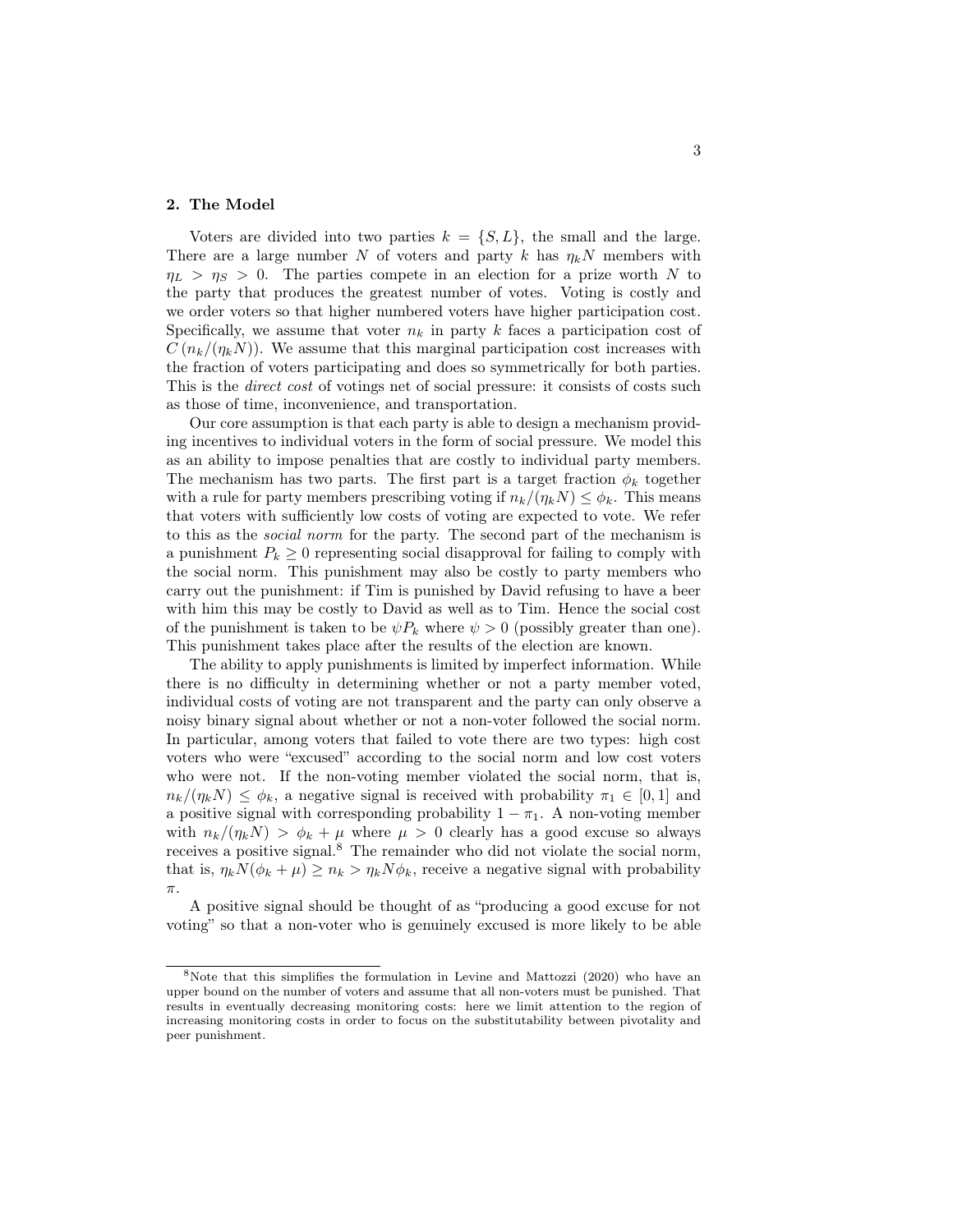to produce a good excuse than one who is not. Punishment can then be based based on whether or not the party member voted, on the signal received and may also be based on whether or not the election was won or lost. For notational simplicity we assume that only bad signal are punished and that when the probability of losing the election is strictly between zero and one punishment occurs only when there is a loss. We will subsequently show that this is without loss of generality as it is the optimal punishment scheme.

In addition it is possible that a party might wish to prevent members for voting. Again for notational simplicity we assume that it can do so costlessly, for example because it can perfectly observe and punish voters who were not supposed to vote. As in fact it is never optimal to prevent members from voting, we will show that this assumption also is without loss of generality.

The choice of turnout  $\phi_k$  takes place in two stages. In the first stage each party announces a commitment of  $\phi_k^0$  voters. One party *K* always by accident or design always attains commitment first, with each party having an equal chance of being that *first mover*. The party that fails to commit first, the *second mover* then chooses a level of turnout  $\phi_{-K}^1$ . Each party has an equal chance of being first mover.

We want to reflect the fact that depending on the quality of polling and other data it is difficult to know exactly what the turnout of the other party is. We model this by assuming that actual party turnout is a random function of intended party turnout: specifically we assume that in addition to the  $\phi_k \eta_k N$ intended voters each party costlessly receives a random number  $\zeta_k$  of additional votes. These shocks are independently drawn from the same distribution. The actual vote differential is then equal to the intended vote differential  $h_k \equiv$  $\phi_k \eta_k N - \phi_{-k} \eta_{-k} N$  plus an error  $\xi_k = \zeta_k - \zeta_{-k}$ . Let  $\sigma^2 = \text{var}\xi_k$  and let *F* denote the cdf for the normalized random variable  $\xi_k/\sigma$ . To cleanly distinguish between *close elections* and *sure elections* we assume that there is a cutoff  $\sigma L$ such that  $F(L) = 1$  and  $F(h_k/\sigma) < 1$  for  $h_k < \sigma L$ . In this setup by choosing  $h_k$ , the second mover determines whether the election is close or sure. We assume, moreover, that the second mover cannot choose  $h_k = \sigma L$  exactly but may choose either  $\sigma L^-$  slightly below  $\sigma L$  or  $\sigma L^+$  slightly above  $\sigma L$ . The meaning of this we explain in the next paragraph.

In principle the cdf *F* should be discrete but we approximate it as continuous except at the cutoff  $\sigma L$ . Let f be the density corresponding to F for  $\xi_k$  $\sigma L$ . Then the normalized density  $(1/\sigma) f(h_k/\sigma)$  is an approximate measure of pivotality: the probability of a tie, the probability of a one vote loss, and the probability of a one vote win. Specifically, in a close election, an individual who shifts from voting to not voting increases the probability of a loss by half the probability of a tie or a one vote win, which is to say, (approximately)  $(1/\sigma) f(h_k/\sigma)$ . In case the second mover chooses  $\sigma L^-$  we take the probability of winning to be  $F^- \equiv \lim_{h_k \uparrow \sigma} F(h_k/\sigma)$  and the probability of being pivotal to be  $(1/\sigma)f^{-} \equiv (1/\sigma)\lim_{h_k \uparrow \sigma} f(h_k/\sigma)$ . In case  $h_k > \sigma L$ , including  $h_k = \sigma L^{+}$ , the probability of winning is 1 and the probability of being pivotal is 0. Similarly, in case  $h_k < -\sigma L$ , including  $h_k = -\sigma L^+$ , the probability of winning is 0 and the probability of being pivotal is 0.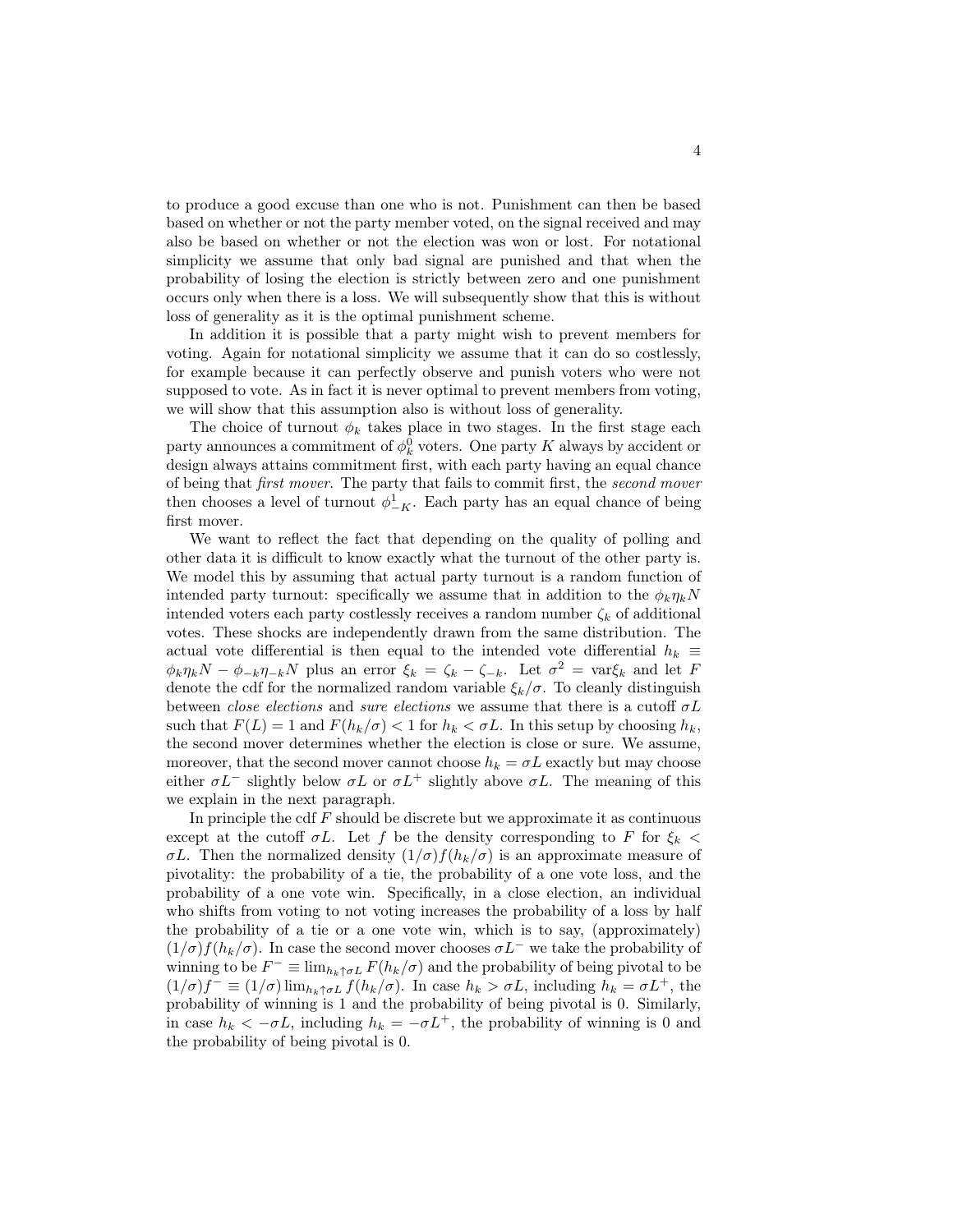We assume that individual voting decisions are made after the second mover determines  $h_{-K}$  and punishment schemes must satisfy the interim incentive compatibility constraint that conditional on knowing  $\phi_K^0$  and  $h_{-k}$  party members who are supposed to vote are willing to do so and those who are not supposed to vote are willing not to do so. Given this, parties attempt to maximize the expected value of winning the prize less the expected costs of turning out voters. For convenience we will normalize this utility dividing by *N*.

#### *Functional Form and Parameter Restrictions*

We make two assumptions about functional form. First, we assume that the direct cost of voting  $C(n_k/(n_kN)) = cn_k/(n_kN)$  is linear. This implies that the total cost of voting is quadratic and given by  $\eta_k N \phi_k^2/2$ . Second, we assume that the additional voters  $\zeta_k$  are drawn from an exponential distribution with mean  $\sigma$ . The latter implies that  $\xi_k$  follows a Laplace distribution with mean 0 and scale parameter  $\sigma$  so that for positive *x* we have  $f(x) = (1/2)e^{-x}$  and  $F(x) = 1 - (1/2)e^{-x}$ .

#### *Cost of Voting*

We limit attention to the case in which direct costs are high enough that the constraint  $\phi_k \leq 1$  does not bind and that the larger party does not overwhelm the smaller party. Specifically, we assume that

$$
c > 2/((1 - \mu)^2 \eta_S),
$$
  

$$
c > 2\eta_L/\eta_S^2.
$$

The former insures that the direct cost of turning out a fraction  $1 - \mu$  voters  $\eta_k N c (1 - \mu)^2 / 2$  is strictly greater than the value *N* of the prize for both parties so that the fraction of non-voters will always exceed  $\mu$ . The latter assures that the most voters *L* is willing to turn out  $N\sqrt{2/(\eta_L c)}$  does not exceed the greatest number of voters  $\eta_S N$  that the small party is able to turnout.

#### *Electoral Shock*

We assume that size of the random shock to the number of voters as measured by  $\sigma L$  is small relative to the the size of the population but reasonably large in absolute terms. Specifically, we assume that

$$
\sigma L/N \approx 0,
$$
  
\n
$$
e^{-\sigma L} \approx 0,
$$
  
\n
$$
\sigma \ge 1.
$$

The first assumption is that close elections involve a small fraction of voters, while the second is that at the truncation point the probability of a loss is negligible. The final assumption assures that the probability the second mover loses when a single voter fails to vote  $(1/2)e^{-h_k/\sigma} + (1/\sigma)(1/2)e^{-h_k/\sigma} \leq 1$  for all  $h_k \geq 0$ .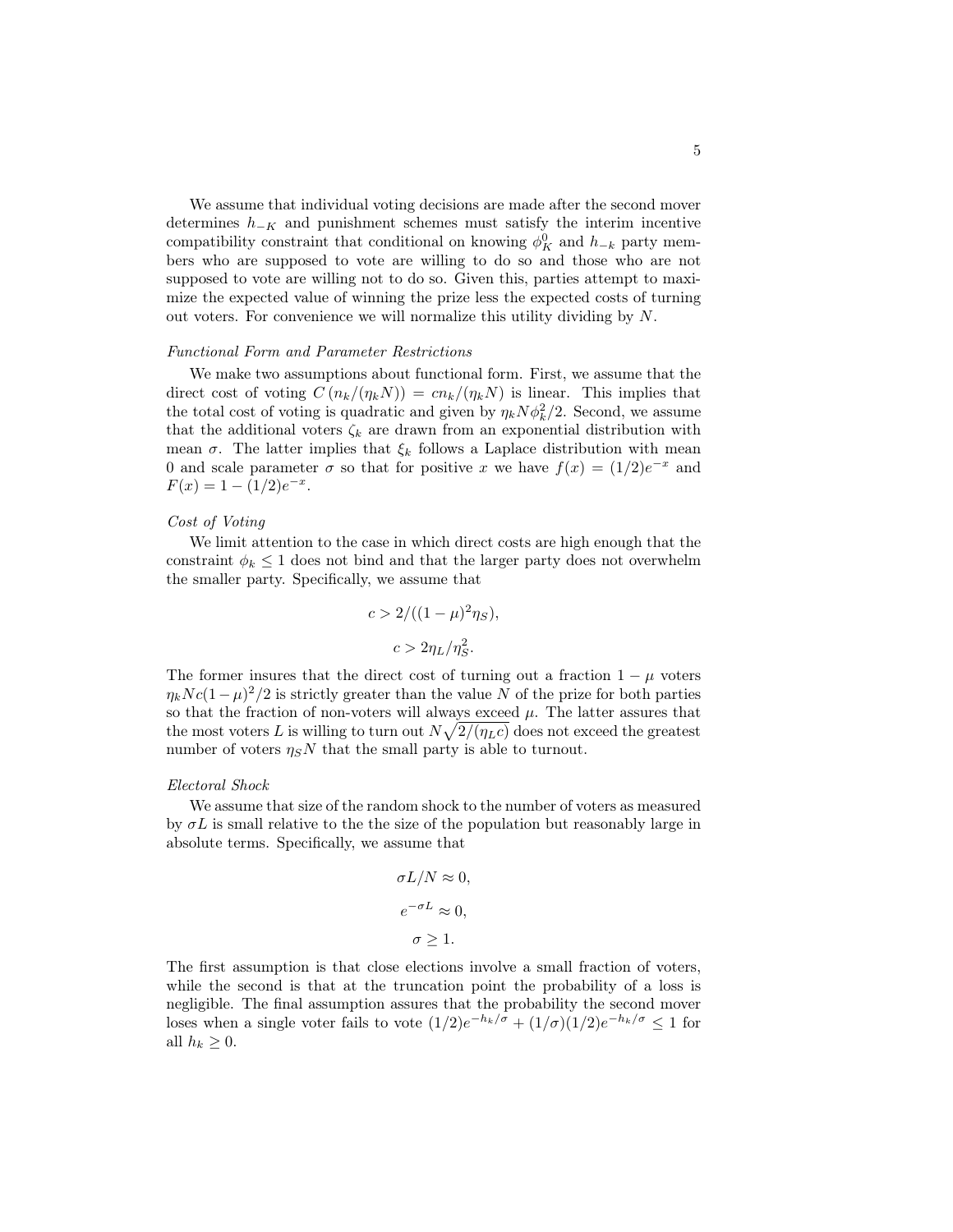#### *Approximation*

We adopt the approximation that  $(1/\sigma) f(h_k/\sigma)$  is the probability of being pivotal.

#### 3. Objective Functions

We now analyze the objective functions and incentive constraints, and introduce a useful approximation for the case of close elections that we will adopt throughout the remainder of the paper. Define  $\theta = \mu \psi \pi / \pi_1$ , and let the probability that party *k* wins be  $Q_k$ .

**Theorem 3.1.** For sure elections with  $N\eta_{-K}\phi_{-K} \in [0, N\eta_K\phi_K - \sigma L^+]$ , or  $N\eta_{-K}\phi_{-K} \in [N\eta_K\phi_K + \sigma L^+, N\eta_{-K}]$  *with optimal punishment the normalized objective function of party k is*

$$
U_k^s = Q_k - (1/2)c\eta_k(\phi_k)^2 - \eta_k\theta c\phi_k.
$$

*Define*

$$
R = \frac{1 - Q_K}{1 - Q_K + (1/\sigma)f(e_{-K}/\sigma)} \max\{0, c\phi_K - (1/\sigma)f(h_{-K}/\sigma)/\eta_K\}.
$$

*For close elections with*  $\eta_{-K}N\phi_{-K} = \eta_KN\phi_K + h_{-K}$  and  $h_{-K} \in [-\sigma L^-,\sigma L^-]$ , *with optimal punishment the normalized objective functions are*

$$
U_K^c = Q_K - (1/2)c\eta_K(\phi_K)^2 - \eta_K\theta R
$$

*and*

$$
U_{-K}^{c} = Q_{-K} - (1/2)c(\eta_K/\eta_{-K})\eta_K(\phi_K)^2 - \eta_K\theta_R + O(\sigma L/N).
$$

Throughout the remainder of the paper we will adopt the approximation that  $U_{-K}^{c} = Q_{-K} - (1/2)c(\eta_K/\eta_{-K})\eta_K(\phi_K)^2 - \eta_K\theta R$ .

*Proof.* Consider first sure elections. In a sure election either  $N\eta_{-K}\phi_{-K} \in$  $[0, N\eta_K\phi_K - \sigma L]$  (including  $N\eta_K\phi_K - \sigma L^+$ ) in which case the probabilities of winning are  $Q_K = 1, Q_{-K} = 0$  or  $N\eta_{-K}\phi_{-K} \in (N\eta_K\phi_K + \sigma L, \infty)$  (including  $N\eta_K\phi_K+\sigma L^+$  in which case the probabilities of winning are  $Q_K=0, Q_K=1$ . There is no pivotality and punishment  $P_k$  is for bad signals. Notice that the cost of punishment  $\psi P_k$  must be paid for the fraction of the non-voting population for whom bad signals can be received,  $\mu$ , times the probability  $\pi$  they get bad signals. Hence the total social cost of punishment is  $\eta_k N \pi \mu \psi P_k$ . The normalized objective function of party *k* is therefore

$$
Q_k - (1/2)c\eta_k(\phi_k)^2 - \eta_k \pi \mu \psi P_k.
$$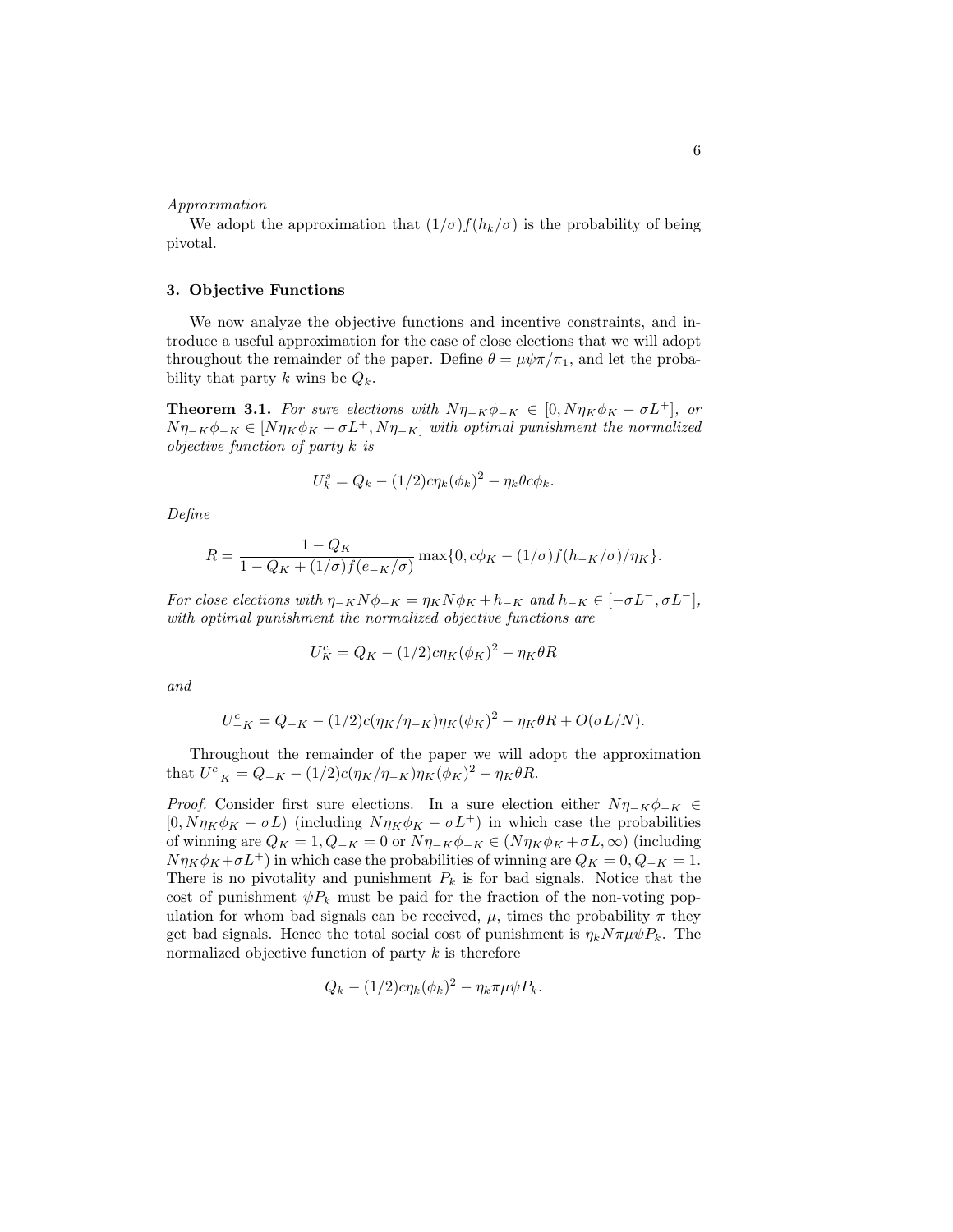The marginal voter  $n_k$  receives  $-cn_k/(N\eta_k) = -c\phi_k$  for voting and  $-\pi_1 P$  for not voting. Hence the incentive constraint is

$$
P_k \geq c\phi_k/\pi_1.
$$

Since punishment is socially costly, optimality requires that it be chosen as small as possible subject to the incentive constraints. Solving the incentive constraints with equality and substituting into (approximate) objective functions gives

$$
Q_k - (1/2)c\eta_k(\phi_k)^2 - \eta_k(\pi/\pi_1)\mu\psi c\phi_k
$$

for sure elections. Here the final term is the *monitoring cost* due to the need to provide incentives.

Now consider close elections. In a close election, the intended turnout of the first mover is  $\eta_K N \phi_K$  and the turnout of the second mover is  $\eta_K N \phi_K +$  $h_{-K}$  where  $h_{-K} \in [-\sigma L^{-}, \sigma L^{-}]$ .. The probability the second mover wins is  $Q_{-K} = F(h_{-K}/\sigma)$ , the probability the first mover wins is  $1 - Q_{-K}$ , and the probability of being pivotal is  $(1/\sigma) f(h_{-K}/\sigma)$  for both parties. Suppose that for close elections punishment is conditional on losing the election; we will show later on that this is without loss of generality since it reduces the expected monitoring cost. Conditioning on losing the election, the expected monitoring cost is  $(1-Q_k)\pi\mu\psi P_k$ . The normalized objective function of party *K* is therefore

$$
Q_K - (1/2)c\eta_K(\phi_K)^2 - \eta_K(1 - Q_K)\pi\mu\psi P_K.
$$

That of the second mover is

$$
Q_{-K} - (1/2)c\eta_{-K} \left(\frac{\eta_K N \phi_K + h_{-K}}{\eta_{-K} N}\right)^2 - \eta_{-K} (1 - Q_{-K})\pi \mu \psi P_{-K}.
$$

By assumption  $|h_{-K}| \leq \sigma L \ll N$  we can approximate  $h_{-K}/N$  as being zero, and we have the approximation

$$
Q_{-K} - (1/2)c(\eta_K/\eta_{-K})\eta_K(\phi_K)^2 - \eta_{-K}(1 - Q_{-K})\psi\pi\mu P_{-K}.
$$

The first mover's marginal voter receives  $-cn_K/(N\eta_K)+(1/\sigma)f(h_{-K}/\sigma)/\eta_k$ for voting and  $-\pi_1(1-Q_K+(1/\sigma)f(h_{-K}/\sigma))P_K$  for not voting, so the incentive constraint is

$$
P_K \geq \frac{c\phi_K - (1/\sigma)f(h_{-K}/\sigma)/\eta_K}{\pi_1(1 - Q_K + (1/\sigma)f(h_{-K}/\sigma))}.
$$

Notice that if the punishment were not given conditional on losing the election, then the incentive constraint would be  $P_K \geq (c\phi_K - (1/\sigma)f(h_{-K}/\sigma)/\eta_K)/\pi_1$ , but the expected cost of monitoring would be proportional to  $P_K$  rather than to  $(1 - Q_K)P_K$ , and therefore would be at least as large and strictly larger if the expected cost of punishment were positive.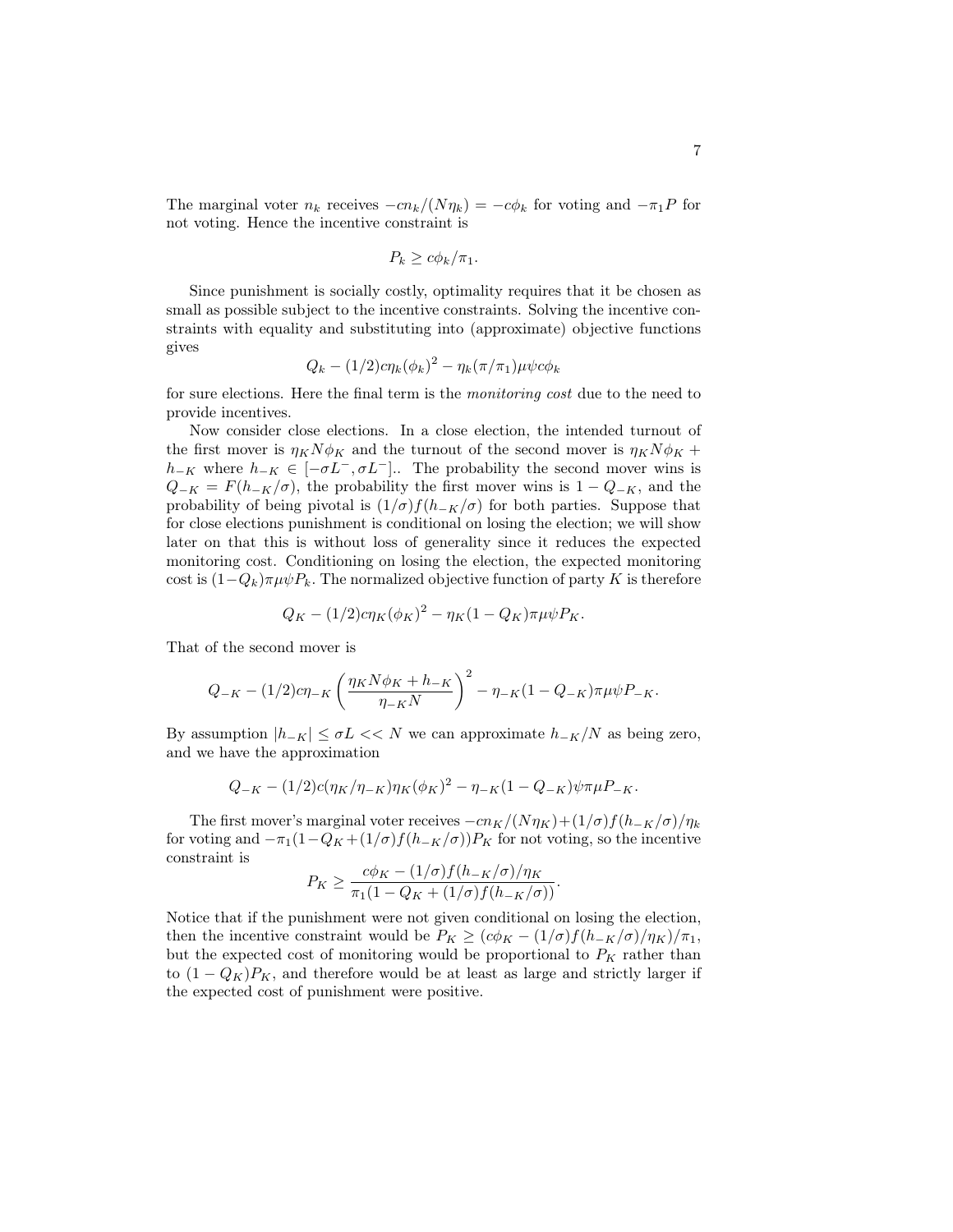The second mover's marginal voter  $n_{-K}$  receives

$$
- cn_{-K}/(N\eta_{-K}) + (1/\sigma)f(h_{-K}/\sigma)/\eta_{-K} =
$$
  

$$
- c\frac{\eta_{K}N\phi_{K} + h_{-K}}{N\eta_{-K}} + (1/\sigma)f(h_{-K}/\sigma)/\eta_{-K}
$$

for voting and  $-\pi_1(1 - Q_{-K} + (1/\sigma)f(h_{-K}/\sigma))P_{-K}$  for not voting. Again we propose to approximate by ignoring the small term  $h_{-K}/N$ , so the incentive constraint is

$$
P_{-K} \ge \frac{c(\eta_K/\eta_{-K})\phi_K - (1/\sigma)f(h_{-K}/\sigma)/\eta_{-K}}{\pi_1(1 - Q_{-K} + (1/\sigma)f(h_{-K}/\sigma))}.
$$

By a similar argument to the first mover, if the punishment were not conditional on losing the election, the expected cost of monitoring would be at least as large and strictly larger if the expected cost of punishment were positive.

For close elections we must take account of the fact that the lower bound on punishment might be negative due to pivotality. Hence we solve the incentive constraints with equality to get  $P_k$  and substituting max $\{0, P_k\}$  into (approximate) objective functions. For the first mover we have

$$
Q_K - (1/2)c\eta_K(\phi_K)^2 - \eta_K(\pi/\pi_1)\mu\psi \frac{1 - Q_K}{1 - Q_K + (1/\sigma)f(h_{-K}/\sigma)} \max\{0, c\phi_K - (1/\sigma)f(h_{-K}/\sigma)/\eta_K\}
$$

and for the second

$$
Q_{-K} - (1/2)c(\eta_K/\eta_{-K})\eta_K(\phi_K)^2
$$
  

$$
-\eta_K(\pi/\pi_1)\mu\psi \frac{1 - Q_{-K}}{1 - Q_{-K} + (1/\sigma)f(h_{-K}/\sigma)} \max\{0, c\phi_K - (1/\sigma)f(h_{-K}/\sigma)/\eta_K\},\
$$

as given in the statement of the theorem.

#### 4. Equilibrium

Our main theorem is

Theorem 4.1. *In any equilibrium there are three possible type of commitment:* preemptive *in which*  $\phi_L > 0$  *and*  $h_S = 0$ , concession *in which*  $\phi_K = 0$  *and*  $h_{-K} = \sigma L$ , or contested *in which commitment is*  $\eta_K \phi_K = (1/2)(1/\sigma)$  *and the second mover responds with*  $h_{-K} = 0$ . The small group never preempts, and for *all*  $c, \mu, \pi, \pi_1, \eta_L, \eta_S, \sigma$  there is some  $\psi > 0$  such that for  $\psi > \psi$  the large group *does not preempt and for*  $\psi < \bar{\psi}$  *the large group does preempt. In addition for fixed*  $c, \mu, \pi, \pi_1, \sigma$  we have  $\overline{\psi} \to 0$  as  $\eta_S/\eta_L \to 1$  and in particular if  $\eta_S/\eta_L > 1/3$ *the election is contested whenever*  $\psi > \pi_1(\sigma + 1)/(\mu \pi)$ *.* 

 $\Box$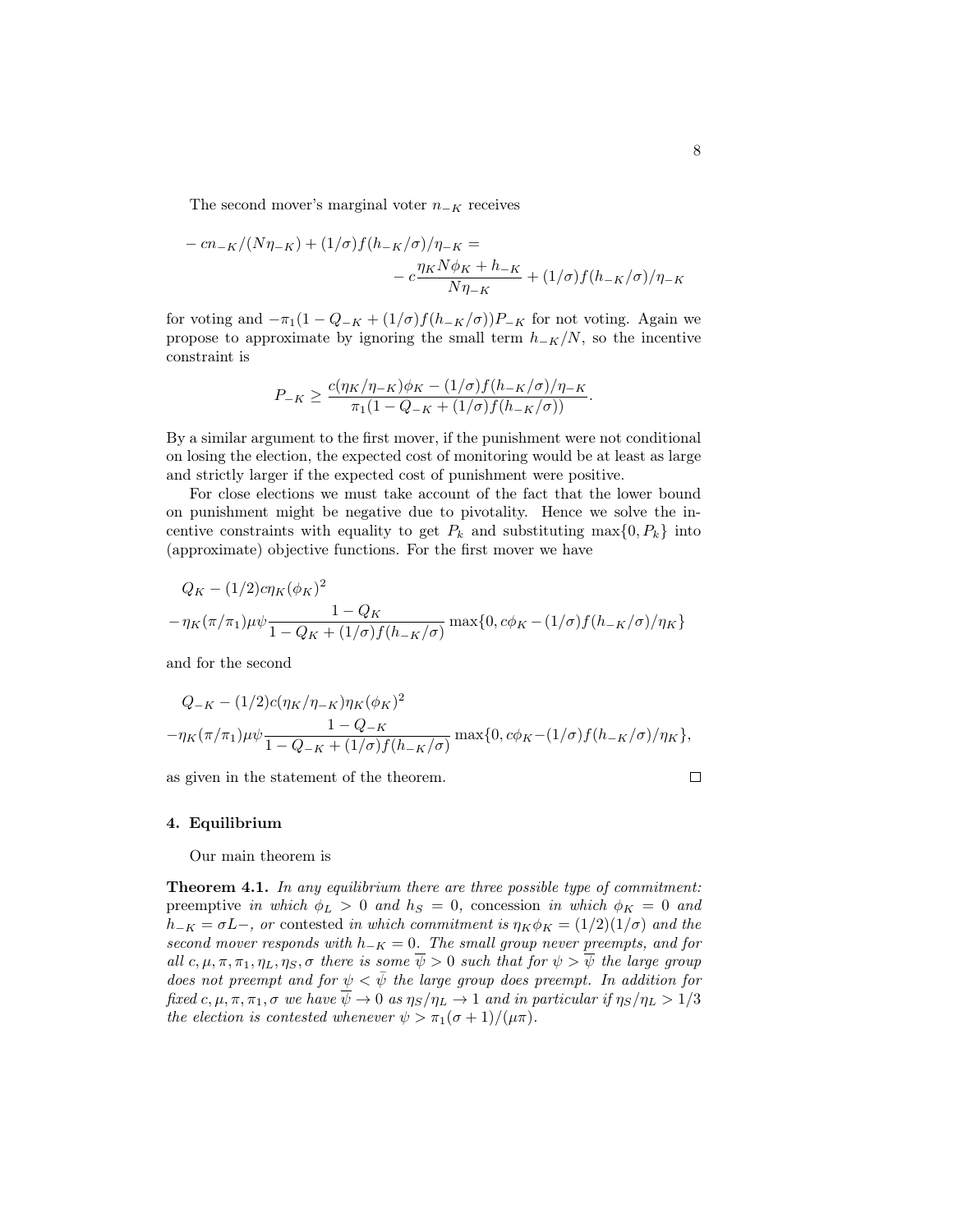This follows from Theorems 4.2 and 4.3 below. A key point of the theorem is that decreasing  $\sigma$ , meaning better targeting of voters by the parties, results in closer vote totals and higher turnout as long as groups are not too asymmetric.

## *Backwards Induction*

To solve for subgame perfect equilibrium and prove the theorem, we proceed by backward induction. We first calculate the best responses of the second mover and then we turn to the optimal behavior for the first mover.

**Theorem 4.2.** The best response of the second mover is either  $\phi_{-K} = 0$  or as *follows if the solution yields utility bigger than zero:*

*(i) if either*  $\phi_K < (1/c)(1/\sigma)(1/2)e^{-L}/\eta_K$  *or*  $\theta/(\sigma+1) < 1$ *, it is*  $h_{-K} = \sigma L^{-}$ *. (ii) if*  $\phi_K$  >  $(1/c)(1/\sigma)(1/2)e^{-L}/\eta_K$  and  $\theta/(\sigma + 1)$  > 1, *it is*  $h_{-K}$  =  $-\sigma \log(2\sigma c \eta_K \phi_K)$  *if*  $\sigma c \eta_K \phi_K < 1/2$ , and *it is*  $h_{-K} = 0$  *otherwise.* 

*Proof.* The second mover can guarantee a payoff of zero by choosing  $\phi_{-K} = 0$ . Therefore the second mover will only choose a close election if it can guarantee itself a positive payoff. The second mover would never choose  $h_{-K} < 0$  since given the probability of winning the election would be higher choosing  $|h_K|$ , the monitoring cost would be the same, given the Laplace distribution assumption, and the cost of voting would be approximately the same. Using the Laplace distribution, in a close election the second mover's objective function for  $h_{-K} \geq$  $0$  is

$$
1 - (1/2)e^{-h_{-K}/\sigma} - (1/2)c(\eta_K/\eta_{-K})\eta_K(\phi_K)^2 - \eta_K(\pi_1/\pi)\mu\psi \frac{\sigma}{\sigma+1} \max\{0, c\phi_K - (1/\sigma)(1/2)e^{-h_{-K}/\sigma}/\eta_K\}.
$$

For  $c\phi_K - (1/\sigma)(1/2)e^{-h_K/\sigma}/\eta_K < 0$  this is strictly increasing in  $h_{-K}$ , so either  $\phi_K < (1/c)(1/\sigma)(1/2)e^{-L}/\eta_K$  in which case the optimum is  $\sigma L^-$  or the derivative of the objective function with respect to  $h_{-K}$  is

$$
(1/\sigma)(1/2)e^{-h_{-K}/\sigma} - \eta_K(\pi/\pi_1)\mu\psi \frac{\sigma}{\sigma+1}(1/\sigma^2)(1/2)e^{-h_{-K}/\sigma}/\eta_K
$$

$$
= \left(1 - (\pi/\pi_1)\mu\psi \frac{1}{\sigma+1}\right)(1/\sigma)(1/2)e^{-h_{-K}/\sigma}.
$$

Hence for  $(\pi/\pi_1)\mu\psi/(\sigma+1) < 1$  the solution is  $h_{-K} = \sigma L^-$  and for  $(\pi/\pi_1)\mu\psi/(\sigma+1)$ 1) > 1 the solution entails to reduce  $h_{-K}$  until either  $e^{-h_{-K}/\sigma} = 2\sigma c \eta_K \phi_K$ , so that  $c\phi_K - (1/\sigma)(1/2)e^{-h_K/\sigma}/\eta_K = 0$  and the cost of monitoring is zero, or it is given by  $h_{-K} = 0$ . This finishes the proof of the theorem.

Notice that in order to gain the election with probability near one the second mover can choose  $h_{-K} = \sigma L^{-}$ . We are assuming  $e^{-L}$  negligible and  $\sigma \geq 1$  so that  $(1/\sigma)e^{-L}$  is also negligible; this means that we attribute to  $\sigma L^{-}$  no chance of a loss and no chance of being pivotal, but the multiplier

$$
\frac{1-Q_{-K}}{1-Q_{-K}+(1/\sigma)f(e_{-K}/\sigma)}
$$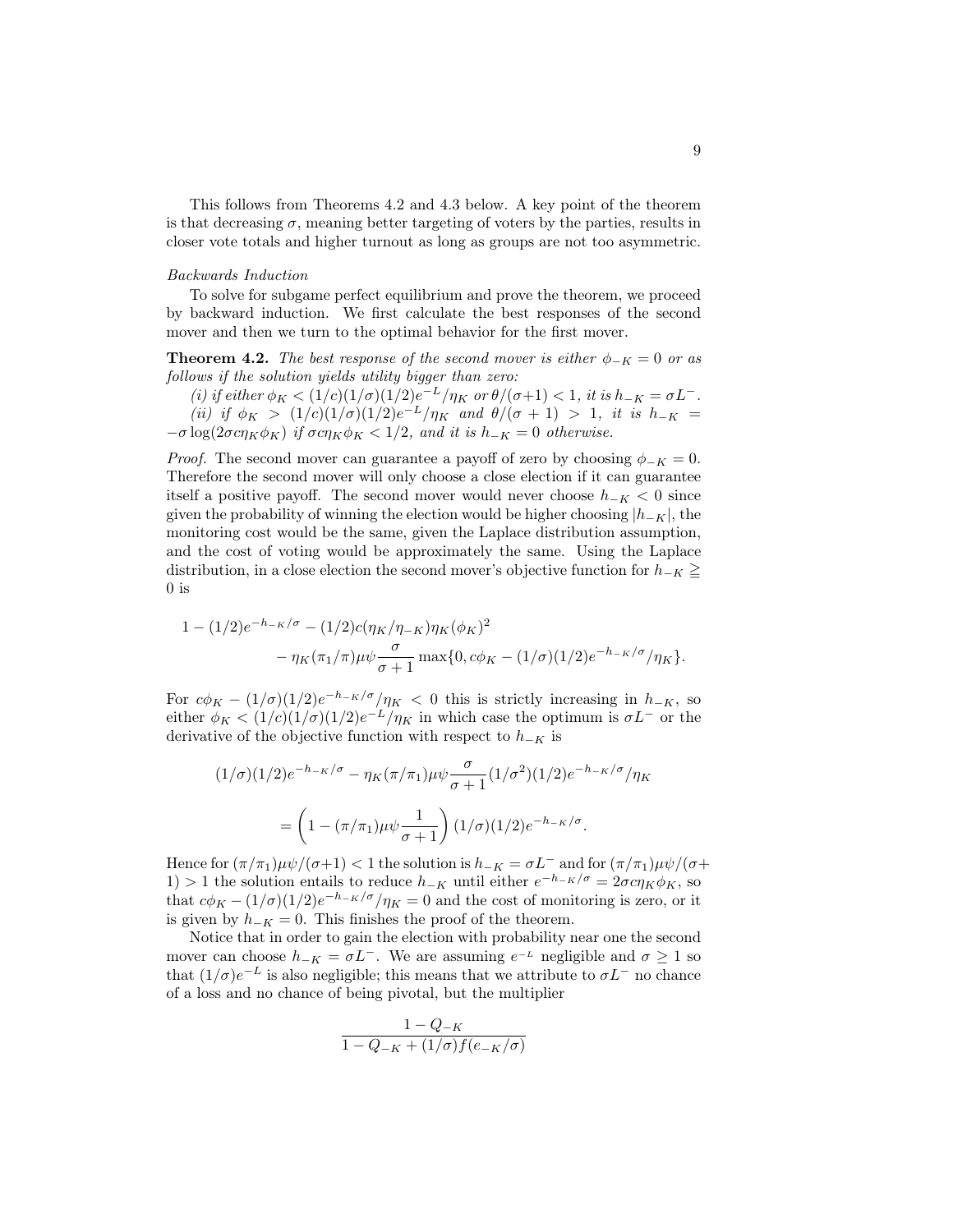is still equal to  $\sigma/(\sigma+1)$  so that  $\sigma L^-$  is better than  $\sigma L^+$ . That is, the second mover will only induce a sure election if it concedes with  $\phi_{-K} = 0$ .  $\Box$ 

We can revisit now the assumption that voters with costs above the marginal voter can be costlessly deterred from voting. For sure elections, since the marginal voter  $n_k = \phi_k N \eta_k$  is indifferent between voting or not, voters with larger costs will not be tempted to vote even if there is no punishment or monitoring for them. For close elections, given the best response behavior of the second mover, both the first mover and the second mover's marginal voters are indifferent between voting or not, so again voters with larger costs than the marginal voter are not tempted to vote in equilibrium. Thus, the assumption is without loss of generality.

Our main Theorem now follows from

**Theorem 4.3.** *If*  $\theta < \sigma + 1$ *, the first mover commit to*  $\phi_K = 0$  *and the second mover responds with*  $h_{-K} = \sigma L^{-}$ , or the first mover preempts. If  $\theta > \sigma + 1$ , *the first mover commits to*  $\eta_K \phi_K = (1/2)(1/\sigma)$  *and the second mover responds with*  $\eta_{-K}\phi_{-K} = (1/2)(1/\sigma)$  *and*  $h_{-K} = 0$ *, or the first mover preeempts. The small group never preempts, and for all*  $c, \eta_L, \eta_S, \sigma$  there is some  $\overline{\theta}$  such that *for*  $\theta > \overline{\theta}$  *the large group does not preempt and for*  $\theta < \overline{\theta}$  *the large group does preempt. Moreover, for all*  $c, \sigma$ *, we have*  $\bar{\theta} < \sigma + 1$  *if*  $\eta_S/\eta_L > 1/3$  *and*  $\bar{\theta} \to 0$  $as \eta_S/\eta_L \rightarrow 1$ .

*Proof.* Consider first the case  $\theta/(\sigma+1) < 1$ . Given the best response of the second mover in Theorem 4.2, the second mover wins the election with probability one as long as it can guarantees itself a positive payoff. Thus, the first mover either preempts by choosing  $\phi_K$  large enough so that the second mover is better off conceding and choosing  $\phi_{-K} = 0$ , or it concedes by choosing  $\phi_K = 0$ , and the second mover chooses  $h_{-K} = \sigma L^{-}$ . Preemption by the first mover requires that the group's turnout choice, say  $\phi^*$ , is large enough to keep the second mover out, that is

$$
1 - (1/2)c(\eta_K/\eta_{-K})\eta_K(\phi^*)^2 - \frac{\sigma}{1+\sigma}\eta_K\theta c\phi^* = 0,
$$
\n(4.1)

but small enough so that the first mover has a positive gain by not conceding, that is

$$
1 - (1/2)c\eta_K(\phi^*)^2 - \eta_K\theta c\phi^* \ge 0.
$$

The inequality cannot be satisfied if the first mover is the small group, since for  $\eta_K/\eta_{-K}$  < 1 the LHS if the inequality is smaller than the LHS of equation 4.1. Hence the small group never preempts for  $\theta/(\sigma+1) < 1$ . Consider that the large group is the first mover. As  $\theta \to 0$  as  $0 \leq \phi^* \leq 1$  we see that  $(1/2)c\eta_L(\phi^*)^2 \to \eta_S/\eta_L$ . Hence the LHS of the inequality approaches  $1 - \eta_s/\eta_L > 0$ . Thus, the large group will choose to preempt for small enough  $\theta$ .

We claim that if for some  $0 < \bar{\theta} < \sigma + 1$  the large group is indifferent or prefers not to preempt, then the large group prefers not to preempt for all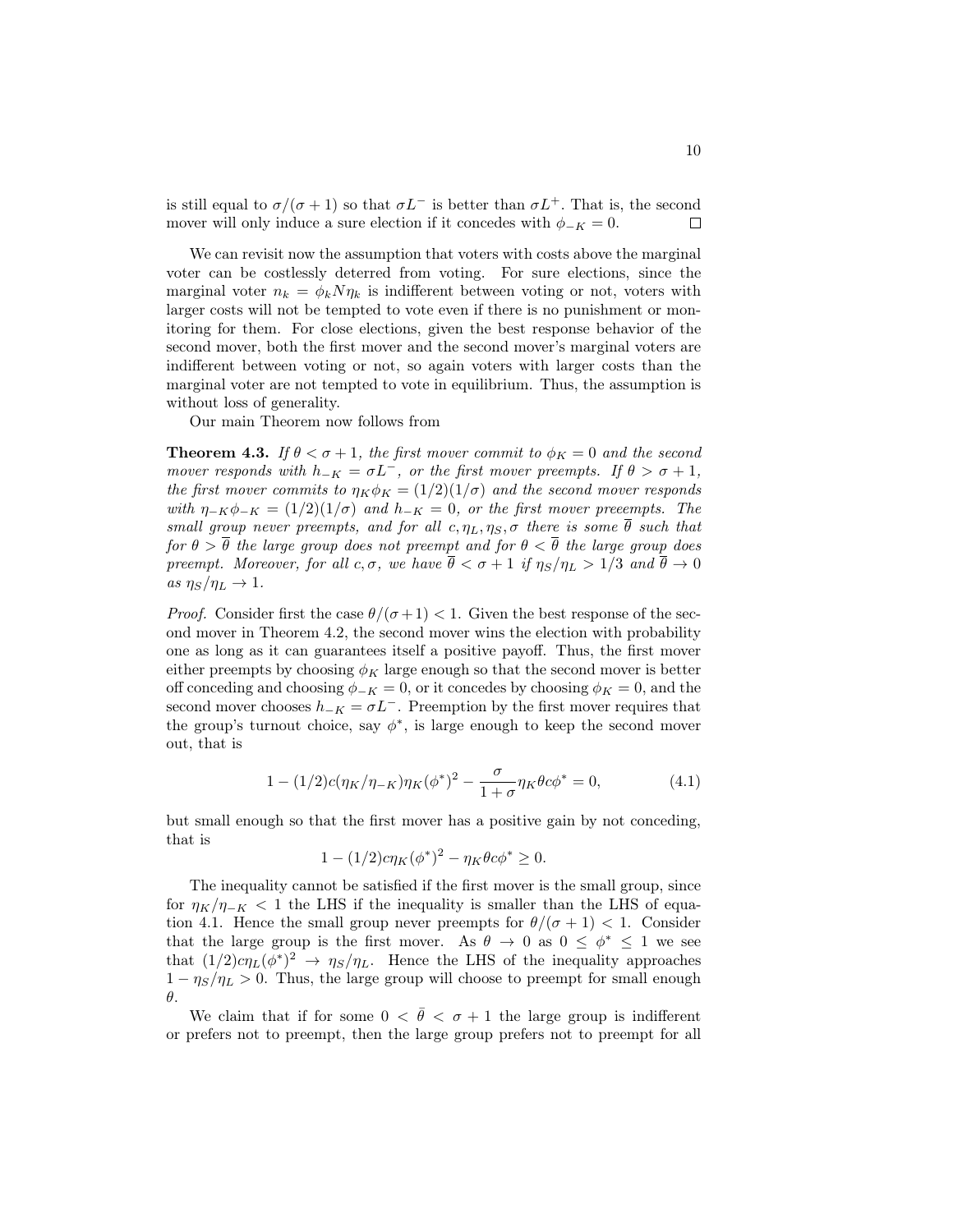$\bar{\theta} < \theta \leq \sigma + 1$ . To see this, notice that the first mover prefers not to preempt if  $\phi^*$  is larger than  $\bar{\phi}^*$  given by the unique solution for  $\bar{\phi}^* \geq 0$  of

$$
1 - (1/2)c\eta_L(\bar{\phi}^*)^2 - \eta_L\theta c\bar{\phi}^* = 0.
$$

Applying the implicit function theorem to this equation and equation 4.1 for  $\phi^*$ we have

$$
\partial \bar{\phi}^*/\partial \theta = -\bar{\phi}^*/(\bar{\phi}^* + \theta)
$$

and

$$
\partial \phi^* / \partial \theta = -\phi^* / (((1+\sigma)/\sigma)(\eta_L / \eta_S) \phi^* + \theta).
$$

Hence for  $\bar{\phi}^* < ((1 + \sigma)/\sigma)(\eta_L/\eta_S)\phi^*$  it must be that  $\partial \bar{\phi}^*/\partial \theta < \partial \phi^*/\partial \theta$ . Suppose that for some  $0 < \bar{\theta} < \sigma + 1$  the large group is indifferent or prefers not to preempt: so it must be that  $\phi^* \geq \overline{\phi}^*$ . So certainly  $((1 + \sigma)/\sigma)(\eta_L/\eta_S)\phi^* > \overline{\phi}^*$ so  $\partial \bar{\phi}^*/\partial \theta < \partial \phi^*/\partial \theta$ . Hence for  $\theta > \bar{\theta}$  we must have  $\phi^* \geq \bar{\phi}^*$  implying that the large group strictly prefers not to preempt.

Now consider the case  $\theta/(\sigma + 1) > 1$ . The first mover loses for sure if  $\phi_K < (1/c)(1/\sigma)(1/2)e^{-L}/\eta_K$  so any such choice is dominated by  $\phi_K = 0$ . In the range  $(1/c)(1/\sigma)(1/2)e^{-L}/\eta_K \le \phi_K \le (1/c)(1/\sigma)(1/2)/\eta_K$ , given the best response of the second mover, the payoff of the first mover is

$$
U_K^c = \sigma c \eta_K \phi_K - (1/2) c \eta_K (\phi_K)^2,
$$

which is strictly increasing in  $\phi_K$  since  $\phi_K < 1 \leq \sigma$ . Hence, if choosing a close election, the first mover chooses

$$
\phi_K = (1/2)(1/\sigma)(1/c)/\eta_K,
$$

which is the minimum turnout guaranteeing  $h_{-K} = 0$ ; any higher choice in a close election leads to the same probability of winning, larger turnout costs, and positive monitoring costs. The first mover utility of choosing a close election is therefore

$$
\hat{U}^c_K = (1/2) - (1/2)c\eta_K((1/2)(1/\sigma)(1/c)/\eta_K)^2 = 1/2 - (1/8)(1/\sigma^2)(1/(c\eta_K)).
$$

Notice that the first mover utility of choosing a close election is always better than conceding since  $\sigma \ge 1$  and the lower bound  $c > 2\eta_L/\eta_S^2$  implies  $c\eta_s > 2$ .

Now we need to consider whether it would be better for the first mover to preempt. If it is profitable for the first mover to preempt, it must be profitable for them to keep the second mover out, that is, the turnout choice of the first mover  $\phi^{**}$  >  $(1/2)(1/\sigma)(1/c)/\eta_K$  must be large enough so that the payoff of  $h_{-K} = 0$  is at most zero,

$$
1 - (1/2)c(\eta_K/\eta_{-K})\eta_K(\phi^{**})^2 - \eta_K\theta\left(c\phi^{**}\sigma/(1+\sigma) - 1/(2\sigma\eta_K)\right) = 0, \quad (4.2)
$$

but small enough so that the first mover has a positive gain by not accepting a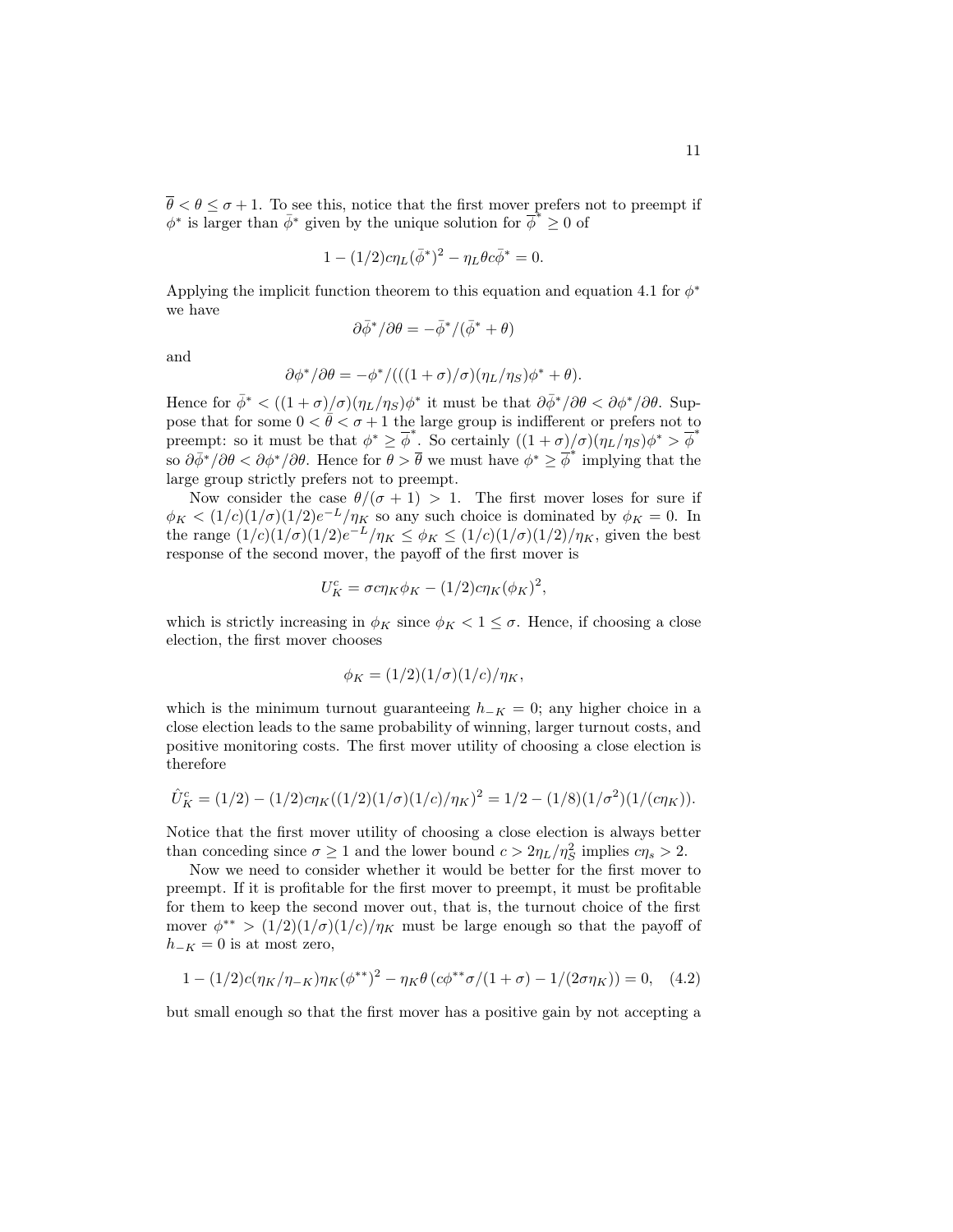close election, that is

$$
1 - (1/2)c\eta_K(\phi^{**})^2 - \eta_K\theta c\phi^{**} \ge 1/2 - (1/8)(1/\sigma^2)(1/(c\eta_K)).
$$

The inequality cannot be satisfied if the first mover is the small group, since for  $\eta_K/\eta_{-K}$  < 1 the LHS if the inequality is smaller than the LHS of the equation 4.2, but the RHS of the inequality is larger than the RHS of equation 4.2. Hence the small group never preempts for  $\theta/(\sigma+1) < 1$ . Consider that the large group is the first mover. As  $0 \leq \phi^{**} \leq 1$  for  $\theta \to \infty$  the first equation implies that  $c\phi^{**}\sigma/(1 + \sigma) - 1/(2\sigma\eta_L) \rightarrow 0$ , in particular  $\phi^{**}$  is bounded away from zero so the RHS of the inequality must approach  $-\infty$  and the inequality must be violated. Thus, the large group will choose not to preempt for large enough  $\theta$ .

Finally, we claim that if for some  $\sigma + 1 \leq \theta$  the large group is indifferent or prefers not to preempt, then the large group prefers not to preempt for all  $\theta < \theta$ . To see this, notice that the first mover prefers not to preempt if  $\phi^{**}$  is larger than  $\bar{\phi}^*$  given by

$$
1 - (1/2)c\eta_L(\bar{\phi}^{**})^2 - \eta_L\theta c\bar{\phi}^{**} = 1/2 - (1/8)(1/\sigma^2)(1/(c\eta_L)).
$$

Applying the implicit function theorem to this and equation 4.2 for  $\phi^{**}$  we have

$$
\partial \bar{\phi}^{**}/\partial \theta = -\bar{\phi}^{**}/(\bar{\phi}^{**} + \theta)
$$

and

$$
\partial \phi^{**}/\partial \theta > -\phi^{**}/(((1+\sigma)/\sigma)(\eta_L/\eta_S)\phi^{**}+\theta).
$$

Hence for  $\bar{\phi}^*$  <  $((1+\sigma)/\sigma)(\eta_L/\eta_S)\phi^{**}$  we have  $\partial \bar{\phi}^{**}/\partial \theta < \partial \phi^{**}/\partial \theta$ . It follows that  $\bar{\phi}^{**} \leq \phi^{**}$  for  $\bar{\theta} \geq \sigma + 1$  implies  $\bar{\phi}^{**} \leq \phi^{**}$  for all  $\bar{\theta} \leq \theta$ .

From previous steps, for all  $c, \eta_L, \eta_S, \sigma$  there is some  $\bar{\theta}$  such that for  $\theta > \bar{\theta}$ the large group does not preempt and for  $\theta < \bar{\theta}$  the large group does preempt. We claim that for all  $c, \sigma$ , we have  $\bar{\theta} < \sigma + 1$  if  $\eta_S / \eta_L \geq 1/3$ . To prove this, we seek to establish that for  $\eta_S/\eta_L > 1/3$ , the LHS of equation 4.2 is larger than the LHS of the positive gain inequality, but the RHS of the inequality is larger than the RHS of equation 4.2 for all  $\theta \geq \sigma + 1$ . This is the case if

$$
- (1/2)c(\eta_L/\eta_S)\eta_L(\phi^{**})^2 - \eta_L\theta (c\phi^{**}\sigma/(1+\sigma) - 1/(2\sigma\eta_L))
$$
  
> 
$$
- (1/2)c\eta_L(\phi^{**})^2 - \eta_L\theta c\phi^{**},
$$

or equivalently

$$
\eta_L \theta c \phi^{**} (1 - \sigma/(1 + \sigma))) + \theta/(2\sigma) > (1/2)(\eta_L/\eta_S - 1)c\eta_L(\phi^{**})^2.
$$

Using  $(\phi^{**})^2 < \phi^{**}$ , it is enough to show that  $\theta(1 - \sigma/(1 + \sigma))) \geq (1/2)(\eta_L/\eta_S -$ 1), which verifies for  $\theta \ge \sigma + 1$  as long as  $\eta_S / \eta_L \ge 1/3$ . Similarly, fixing any  $1 + \sigma > \tilde{\theta} > 0$ , for  $\eta_S/\eta_L$  close enough to one, the LHS of equation 4.1 is larger than the LHS of the positive gain inequality, but the RHS of the inequality is larger than the RHS of equation 4.1 for all  $\theta \geq \tilde{\theta}$ , so that  $\overline{\theta} \to 0$  as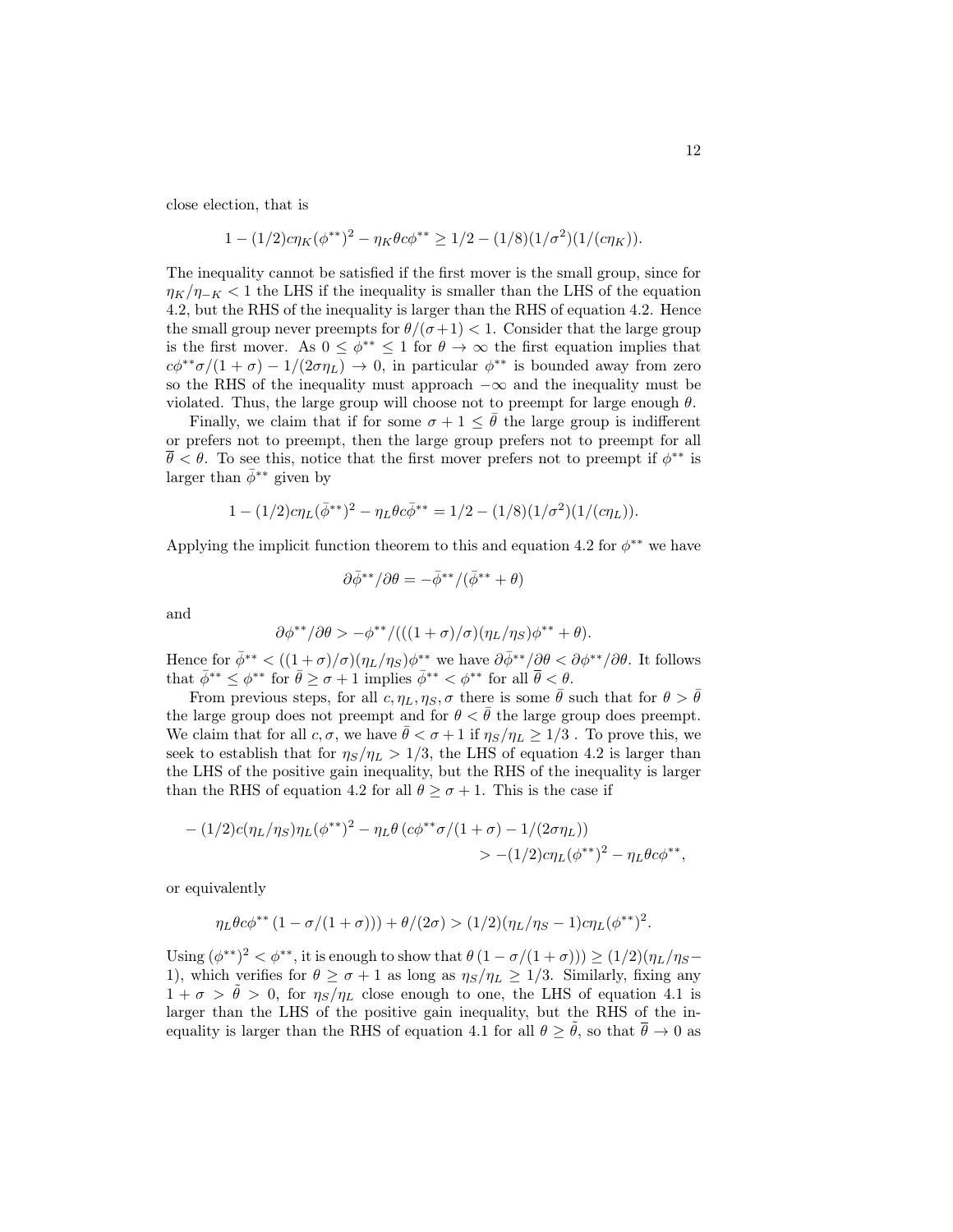$\eta_S/\eta_L \to 1.$ 

From the statement of Theorem 4.3, for  $\eta_S/\eta_L$  close enough to one, we have  $\bar{\theta} < \mu \pi / \pi_1$ . Hence, for enough symmetry in the support of the parties, there are no preemption equilibria for  $\psi \geq 1$ .

#### 5. Conclusion

We propose a dynamic model of electoral competition to explain the apparent abundance of knife-edge elections. If the cost of monitoring voters is low, and the small group commits to a turnout level first, it concedes the election, and if the large group commits to a turnout level first, it either concedes, or (if there is enough asymmetry in the electoral support) it preempts and wins by a landslide. If instead the cost of monitoring voters is high, there is a knife-edge election regardless of which group moves first. Moreover, the cost threshold moves down as targeting of voters becomes more precise, which implies that better targeting of voters will make head-to-head elections increasingly knifeedge.

 $\Box$